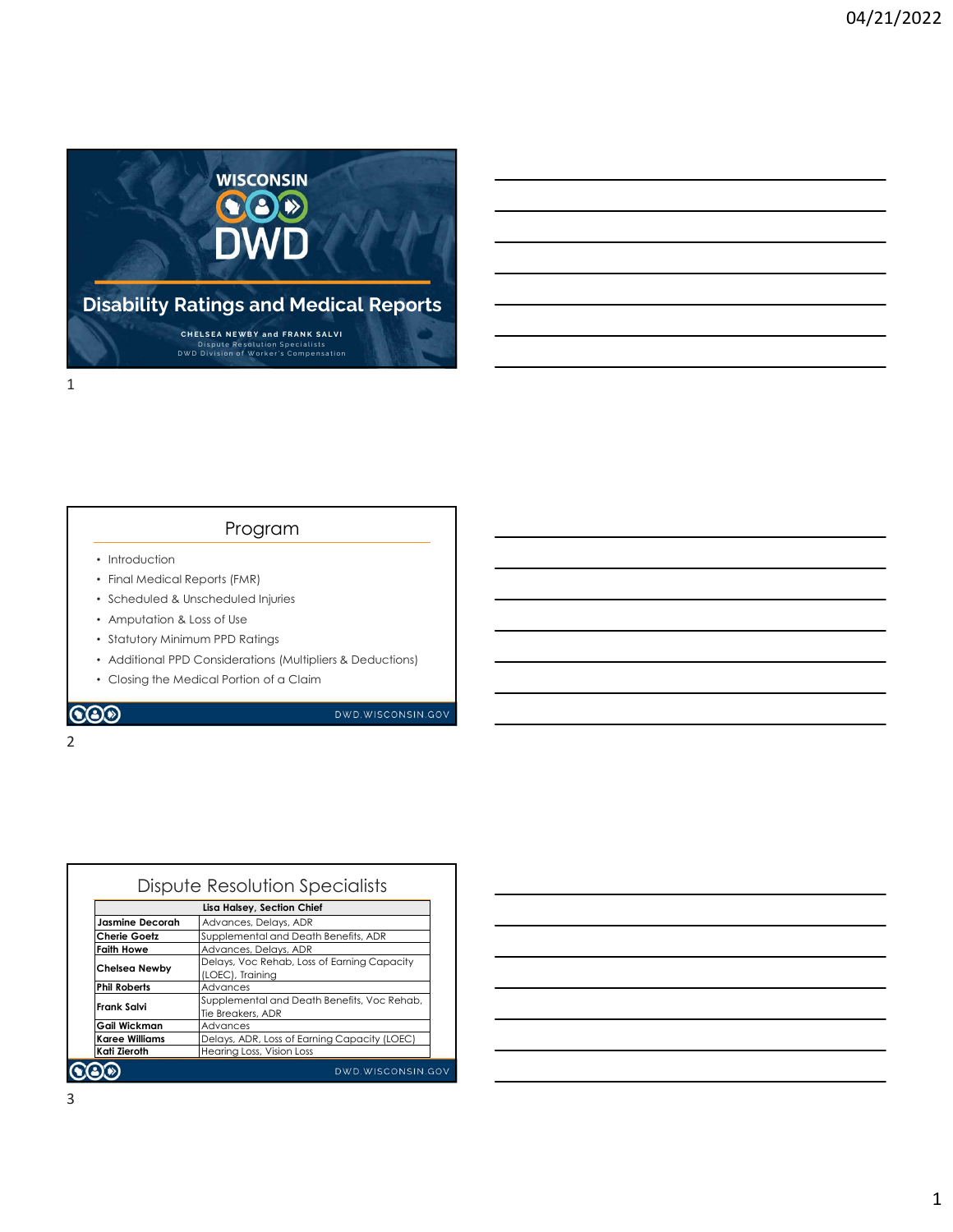# • Diagnosis • Work related? • Surgery? • Maximum Medical Improvement (MMI) has been reached • Permanent disability o Disability vs. impairment • Signed and dated by treating doctor FMR — What?<br>Diagnosis<br>Contracted Contracted Contracted Contracted Contracted Contracted Contracted Contracted Contracted Contracted<br>Contracted Contracted Contracted Contracted Contracted Contracted Contracted Contracted Co  $\mathbf b$  Doctor's clinic note with all elements is accet FMR – What?<br>
Il Improvement (MMI) has been reached • Modifrum Medical Improvement (MMI) has been reached<br>• Substitute a magnetic claimate<br>• Submit FMR when claim at Market and Submit Claimant and Claimant at Market Claimant at Market Claimant at Market Claimant distance an FMR – What?<br>
all Improvement (MMI) has been reached<br>
or<br>
of by treating doctor<br> **and the members with respectively.**<br> **EMR – When?<br>
FMR – When?**<br>
(c) if:<br>
(c) if:<br>
(c) if:<br>
(c) if:<br>
(c) if:<br>
(c) if:<br>
(c) if:<br>
(c) if:<br>
(c) 4

- Per stat. 102.13(2)(c) if: oTemporary disability exceeds three (3) weeks, or oPermanent disability, or oSurgery (except hernia), or oEye injuries with three (3) or more medical visits FMR – When?<br>
Fig. if:<br>  $\frac{1}{2}$  if:<br>  $\frac{1}{2}$  exceeds three (3) weeks, or<br>  $\frac{1}{2}$  (a) ar more medical visits<br>  $\frac{1}{2}$  (a) ar more medical visits<br>  $\frac{1}{2}$  (b)  $\frac{1}{2}$ <br>  $\frac{1}{2}$  (b)  $\frac{1}{2}$ <br>  $\frac{1}{2}$  (b)  $\frac{$
- 

### $5<sub>5</sub>$

Rating = Benefits paid for disability related to work injury

### oState requirement

oIn setting of Independent Medical Examination (IME), basis for appeal

### $\bigcircledS$

DWD.WISCONSIN.GOV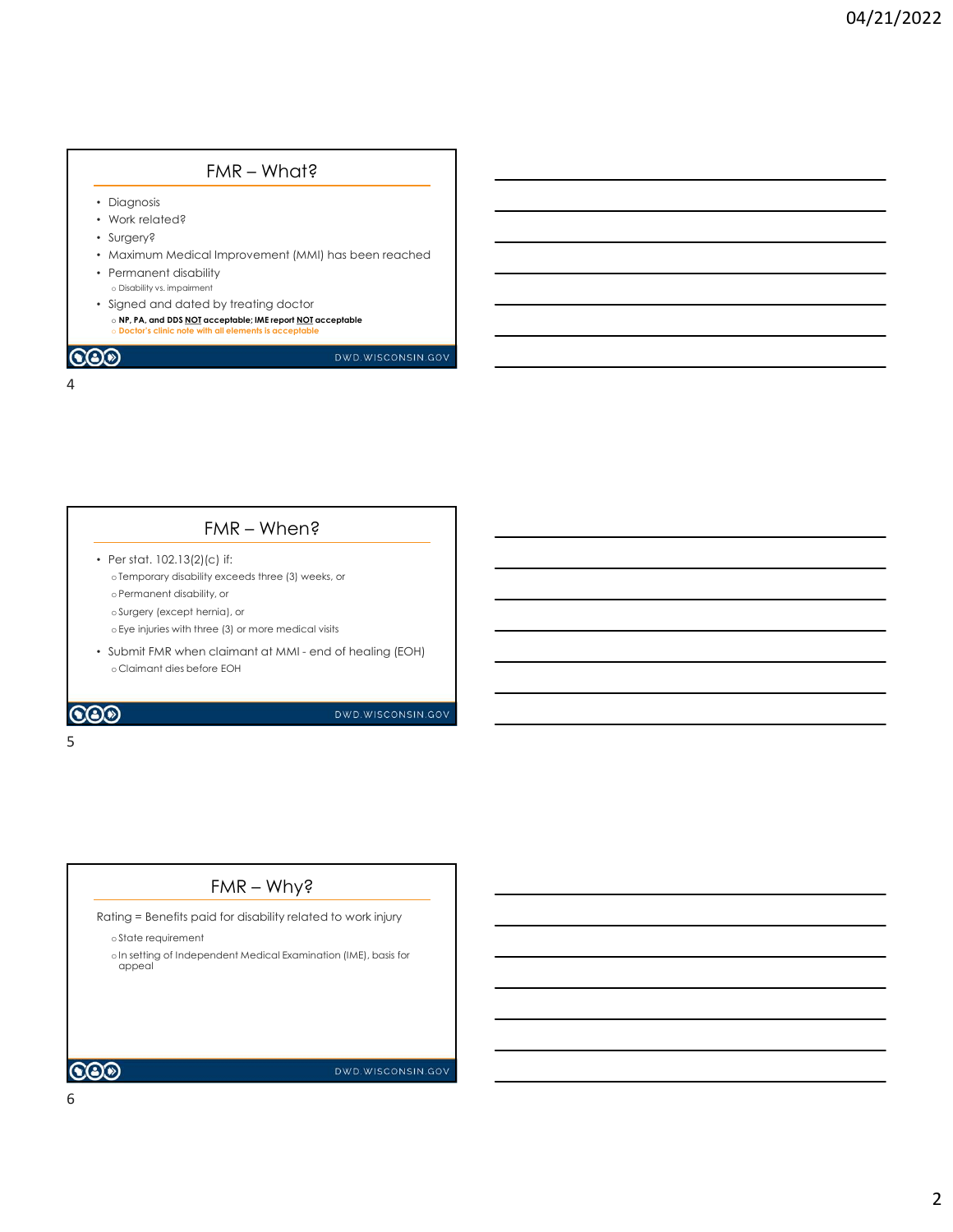- Treating doctor submits to insurance company when injured worker has reached end of healing
- If treating doctor does not respond to three requests for FMR, contact WCD for assistance FMR — How?<br>
Somits to insurance company when<br>
reached end of healing<br>
foot assistance<br>
for a state from help www.thistics.<br>
The consistence has www.thistics.

o Any Dispute Resolution Specialist can help you with this

### **COD**

### DWD.WISCONSIN.GOV

7

| <b>FMR</b>                                           |  |
|------------------------------------------------------|--|
| • Unscheduled                                        |  |
| o Head (including smell)                             |  |
| o Spine<br>o Torso (including kidneys)<br>o Systemic |  |
| • Scheduled (stat. 102.52)                           |  |
| o Peripheral joints                                  |  |
| o Eyes and ears                                      |  |
|                                                      |  |

8 and 2010 and 2010 and 2010 and 2010 and 2010 and 2010 and 2010 and 2010 and 2010 and 2010 and 2010 and 2010

## • Amputation o Anatomic level of bone loss • Loss of use oPercentage of total loss • Hearing (DWD 80.25) oprincipal (state)<br>
or and post-audiographics<br>
scheed (stat. 102,52)<br>
a Peripheral giants<br>
eleges and ears<br> **DVD**<br>
scheed and post-audiogram formula<br>
Amputation<br>
Amputation<br>
electentage of total loss<br>
electentage of total • Vision (DWD 80.26) oWKC-16A FMR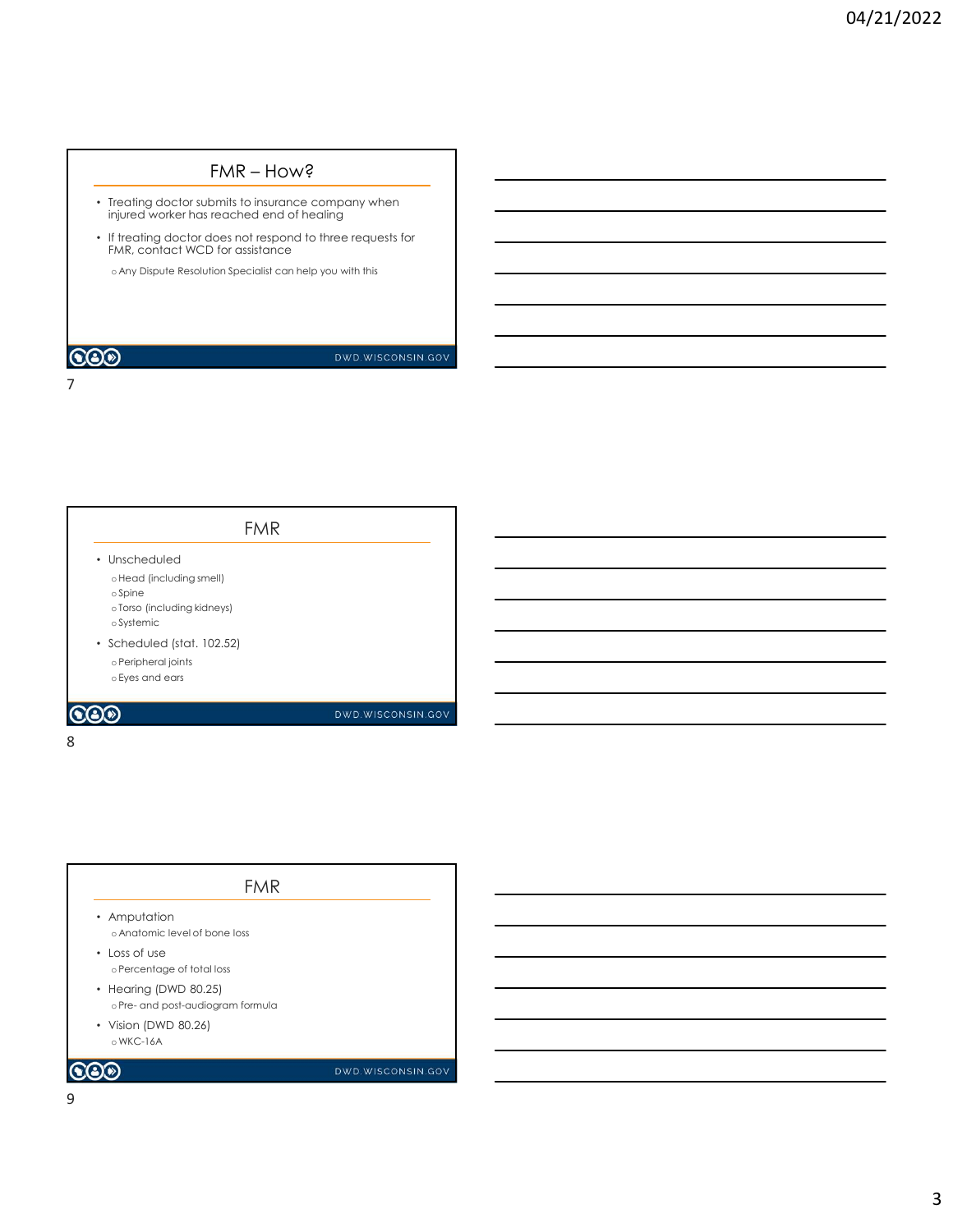











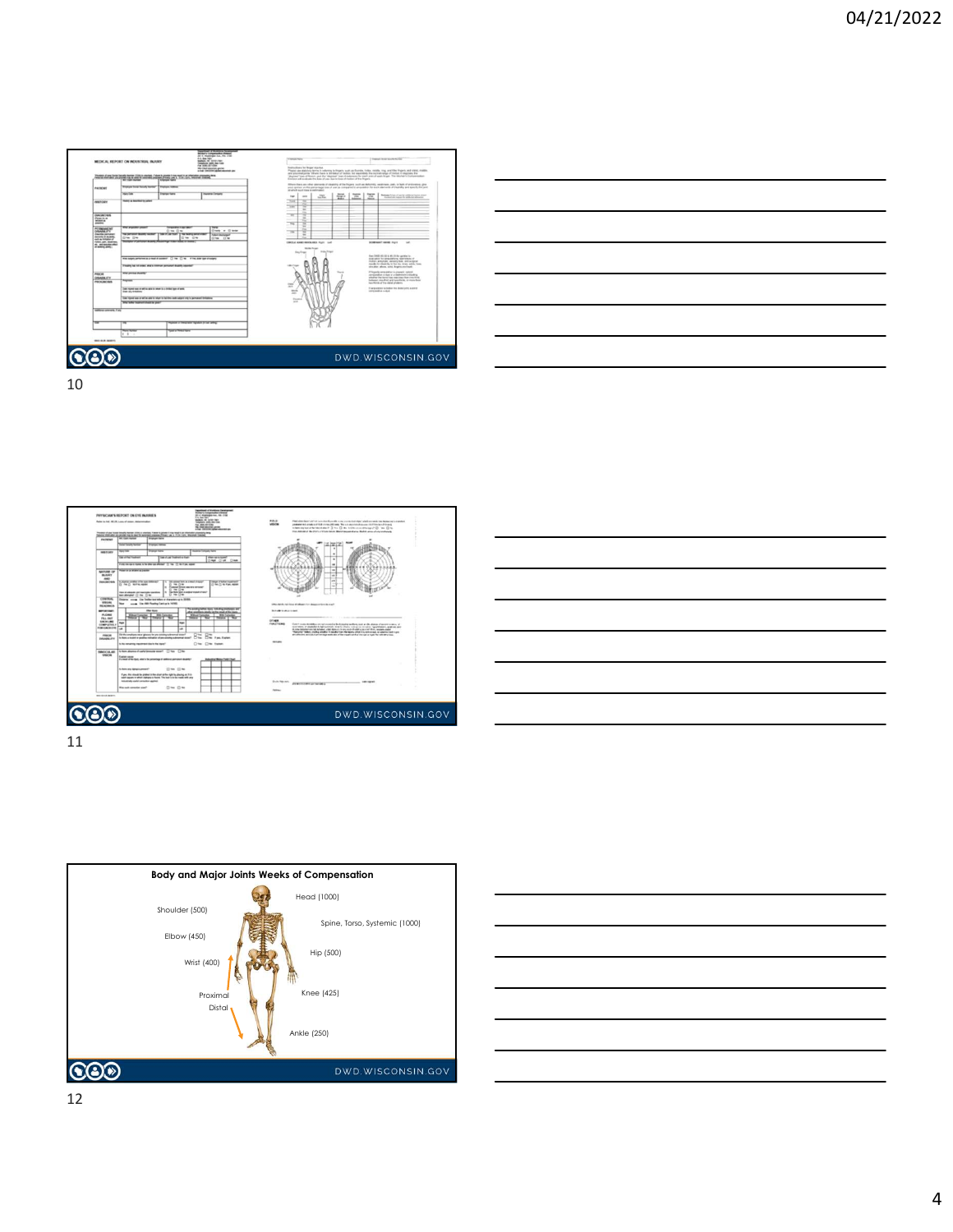









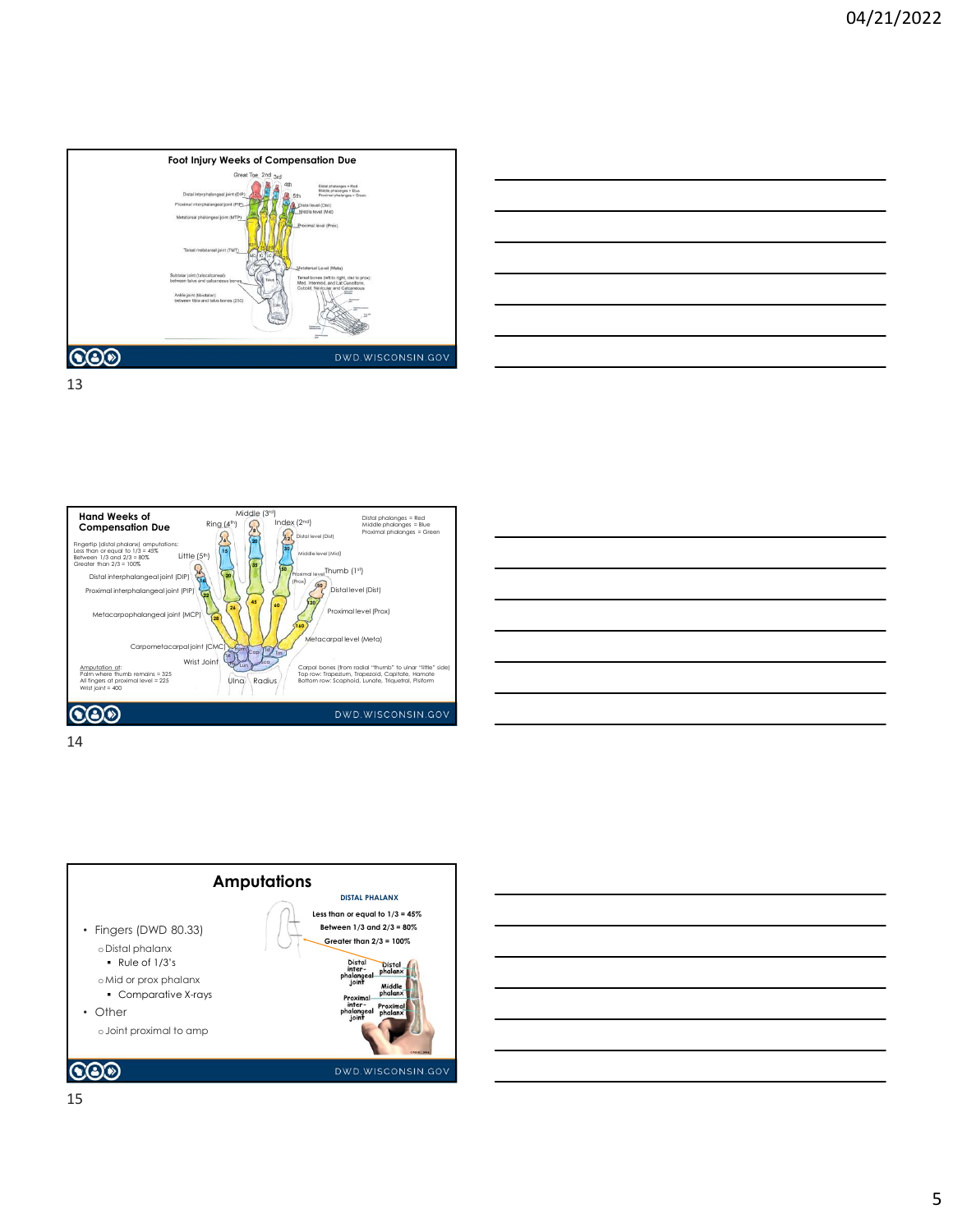



### Statutory Minimum Ratings

- Prosthesis and resurfacing o Total vs. partial joint replacement oHip resurfacing = at least 35% o Shoulder resurfacing = 50%
- Ankle inversion and eversion = 7.5% each
- Pronation and supination at elbow
- Foot drop = peroneal nerve damage or paralysis at knee

```
\odot
```
DWD.WISCONSIN.GOV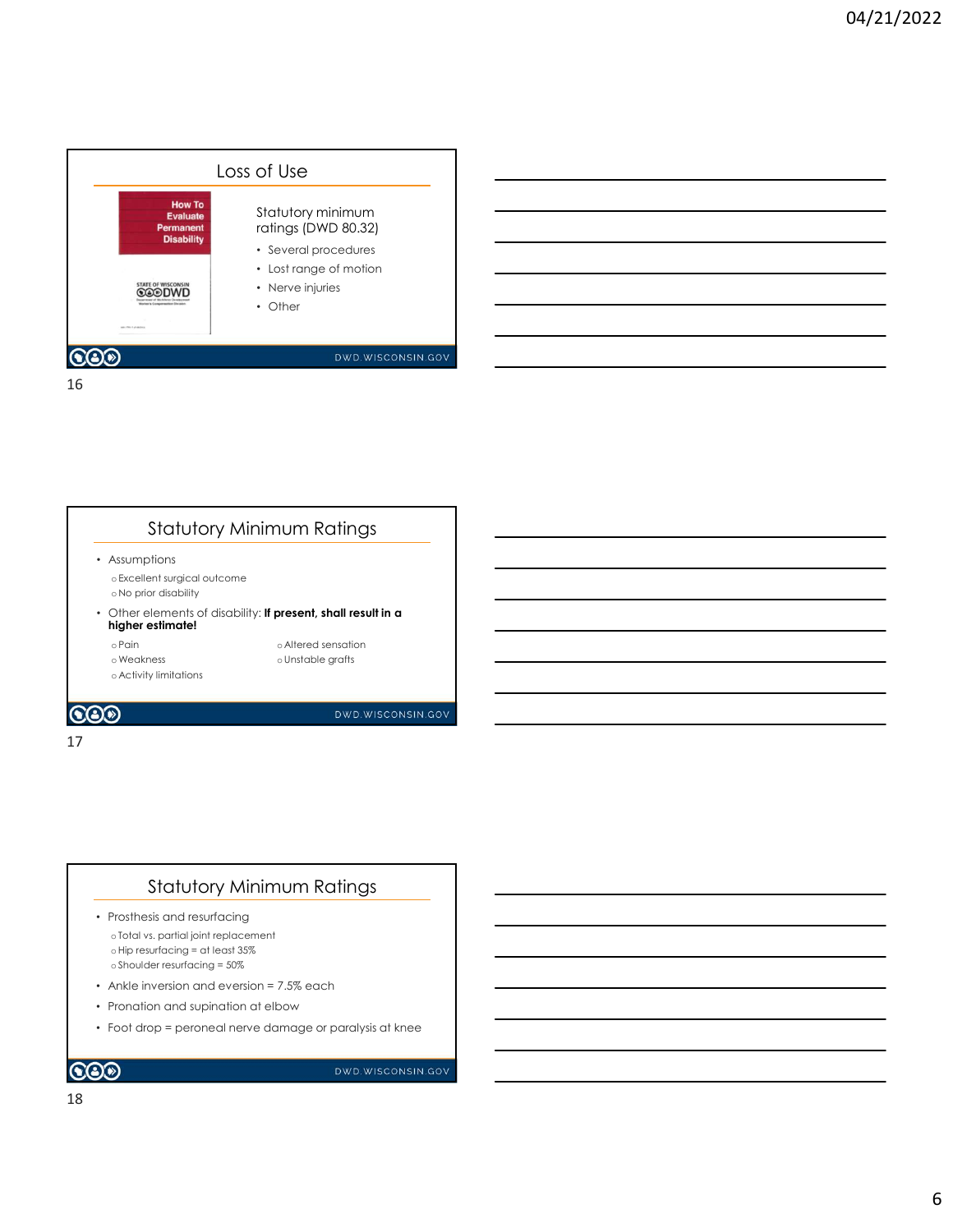





- Avoiding letters from the state
- Final medical report checklist

 $\bigcircledS$ 

### DWD.WISCONSIN.GOV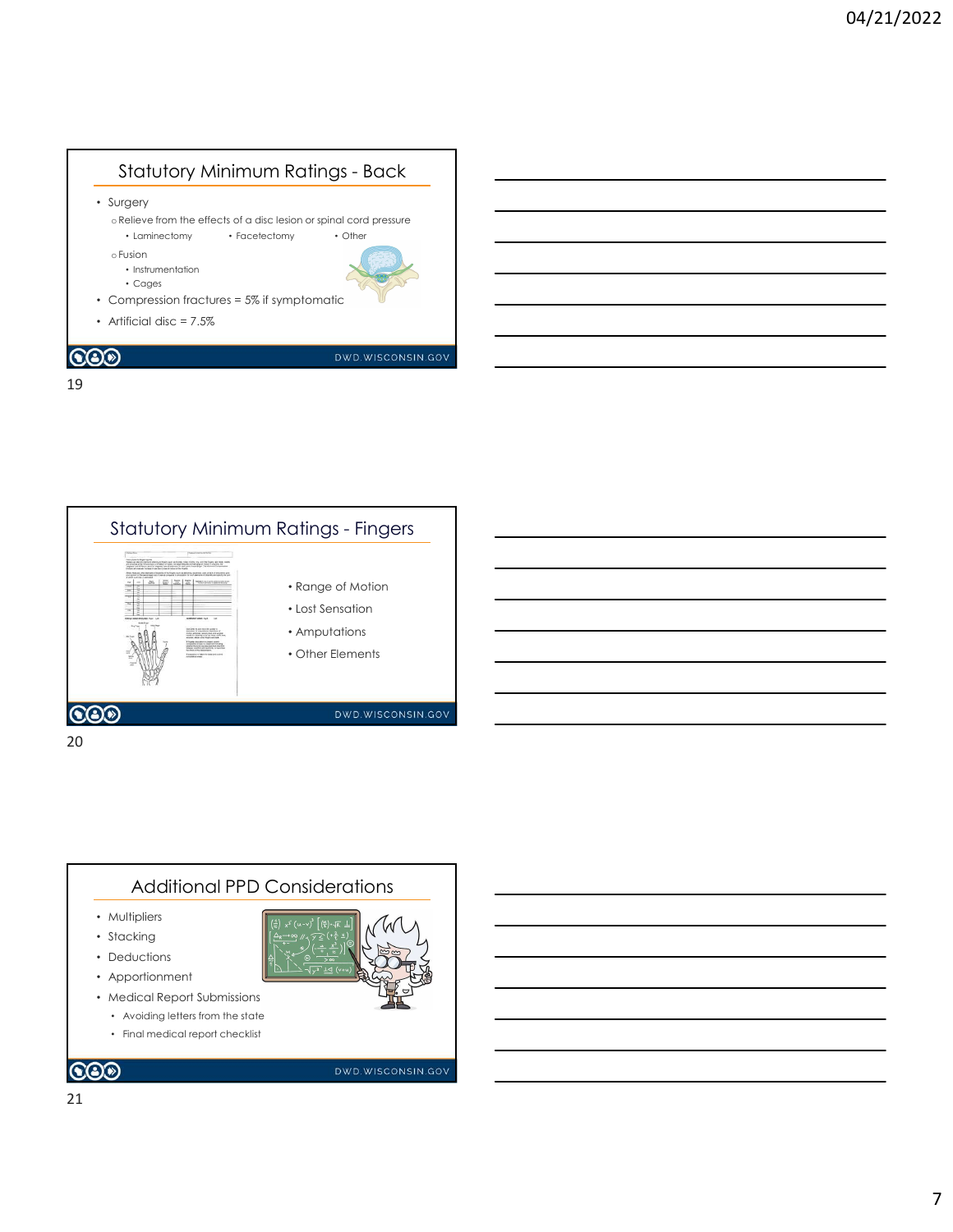### Multipliers • Multiple Injuries (stat. 102.53) o Equal or lesser disabled parts = 20% o Multiple Injuries to Hand • First equal or lesser disability = 100% • Second + third equal or lesser disability = 150%  $\circ$  Both eyes = 200 $\%$ • Dominant Hand (stat. 102.54) when rating at least 100% of distal joint = 25%  $\bigcircledS$ DWD.WISCONSIN.GOV 22

### Stacking

- Statutory minimum surgeries related to same injury date
	- o Sequential meniscectomies and ACL repairs o Statutory minimum knee surgery with subsequent knee
	- replacement
	- o Redo joint replacements
	- o Spinal decompression and fusion surgeries
- Rating cannot exceed 100% o Madison Gas & Electric v. LIRC (2011)



 $\odot$ 

### 23

DWD.WISCONSIN.GOV

### **Deductions**

(DWD 80.50)

- Distal disabilities deducted from proximal disabilities before applying % rating for proximal disability
- Scheduled disabilities deducted from unscheduled disabilities

o Pre-existing conditions do not apply

o Multipliers are not deducted



DWD.WISCONSIN.GOV

### $\odot$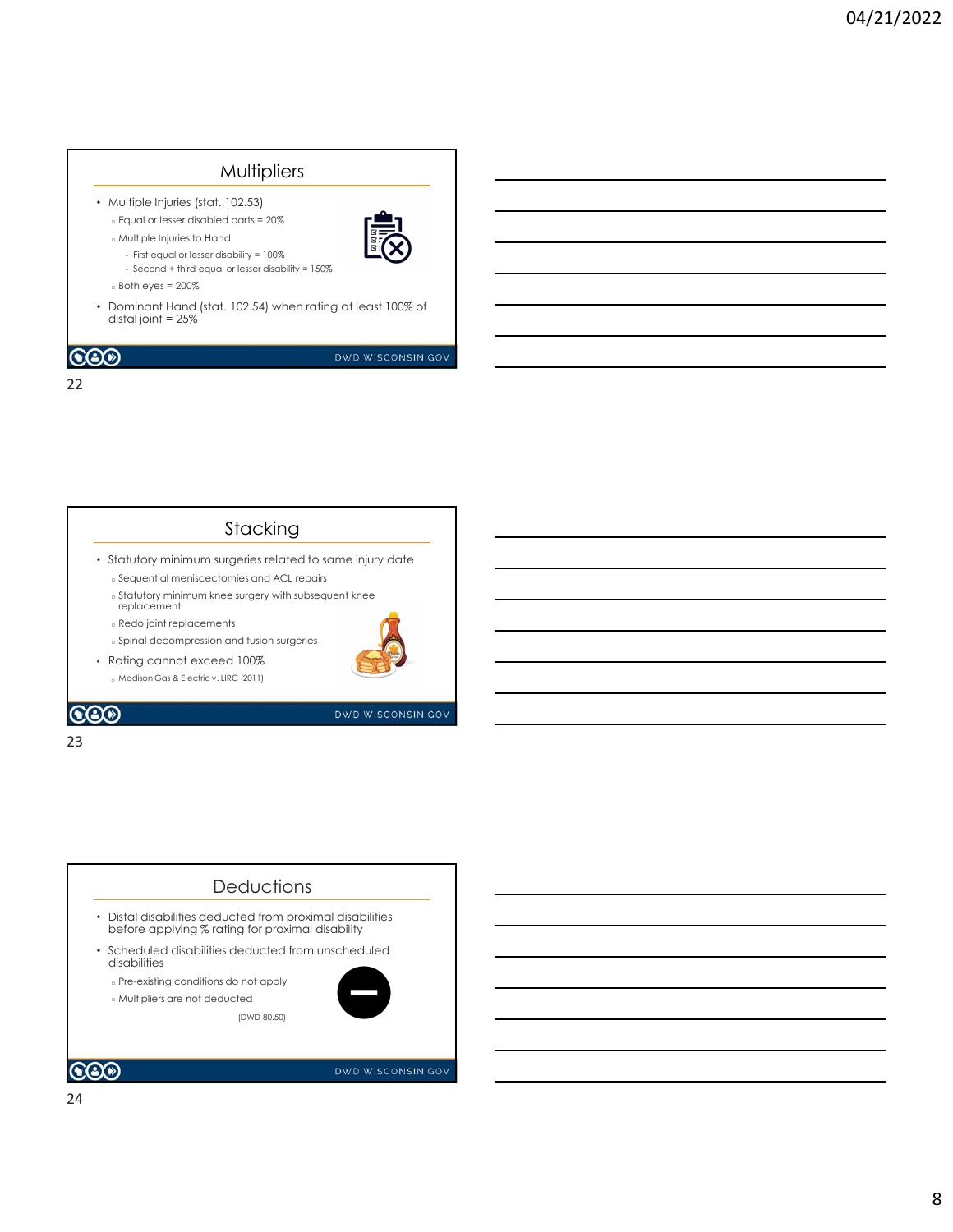### Apportionment • For two (2) or more distinct injuries, liability apportioned according to proof of relative contribution to disability from each injury • Disability caused by other factors, before or after disabling work injury, can be deducted • Doctor must apportion o Traumatic injuries only o Does not apply to occupational exposures (Wis. Stat. 102.175) **COD** DWD.WISCONSIN.GOV

### 25

### Avoiding Letters from the State

- If FMR not available, when expected?
- Operative Reports required for statutory minimum surgery
- Clarify level of finger amputations, with comparative X-rays if more than distal

o Dominant Hand



DWD.WISCONSIN.GOV

### **COD**

### 26 and the contract of the contract of the contract of the contract of the contract of the contract of the contract of the contract of the contract of the contract of the contract of the contract of the contract of the con

### Avoiding Letters from the State (cont.) • If IME, still need FMR o Pay average o If paying per IME, send position letter • Timely issuing and reporting of payments o Do not wait for worksheet • Questions? Why not call!  $\odot$ DWD.WISCONSIN.GOV